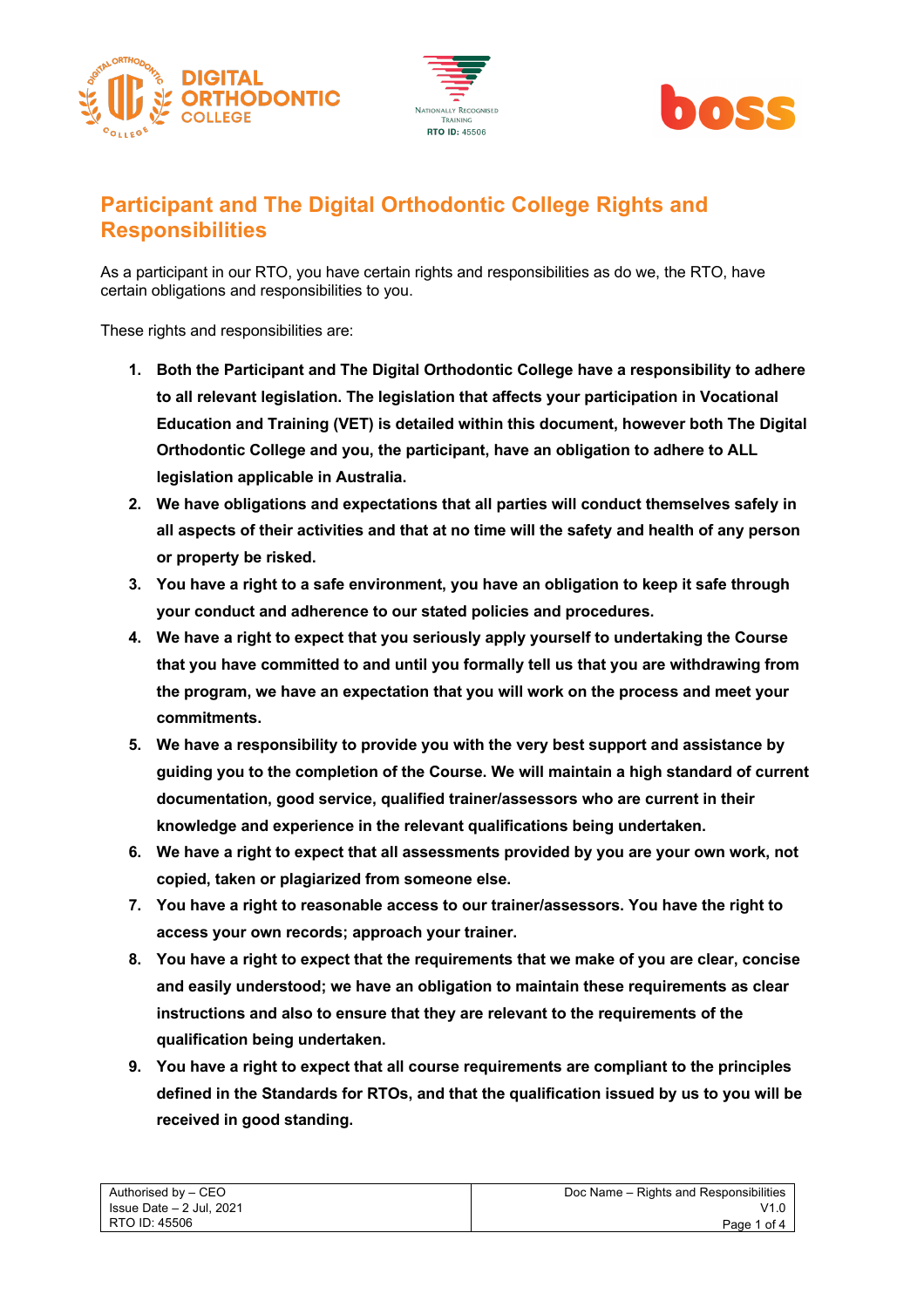





- **10. You have a right to personal freedom, free from any illegal, unnecessary or invasive questioning or judgment of your personal ideals, beliefs, marital status, disability or perceived disability, cultural background, age, orientation or practices, this includes, but is not limited to all personal, sexual, religious and political practices.**
- **11. We have an equal expectation that you will grant the same freedom of belief, practices and persuasion to all of the staff, contractors, fellow participants and other people whom you meet and come in contact with at The Digital Orthodontic College.**
- **12. We have an obligation to always conduct ourselves ethically, responsibly, with courtesy and respect. We will be morally and socially responsible at all times. We expect the same from our participants.**
- **13. You have a right to be provided with the services for which you have enrolled. You have a right to expect the course to be delivered in the manner it was advertised. We have an obligation to deliver it to you in the manner it was advertised. If there is a need to vary the process, then it must be by mutual consent.**
- **14. You have a right to be informed of any changes to our course requirements, our administrative procedures and/or regulations. Any required changes will not be made without appropriate notice and will not disadvantage currently enrolled participants.**
- **15. We have a right, and you have a responsibility, to adhere to any reasonable and lawful request by The Digital Orthodontic College.**
- **16. You have a right to complain and appeal about anything or any decision we make at The Digital Orthodontic College, be it about you or about how we conduct the business of the RTO.**
- **17. We have an obligation to ensure that complaints and grievances are dealt with quickly and satisfactorily in accordance with the procedures detailed in this handbook.**
- **18. You have a right to expect us to adhere to the privacy act and the freedom of information act and ensure that information about you is only conveyed to those with legal and legitimate reason for access. This**

**is normally only staff directly involved in the processing and assessment of your course work or those with legal rights to that information, such as the Police and other legal bodies, but only after appropriate process has been undertaken.** 

- **19. We have an obligation to clearly state all fees and charges associated with the course requirements.**
- **20. We have an obligation to provide and you have a right to receive; prompt evaluation of your course work with clear and unambiguous feedback on the results and assessment decision.**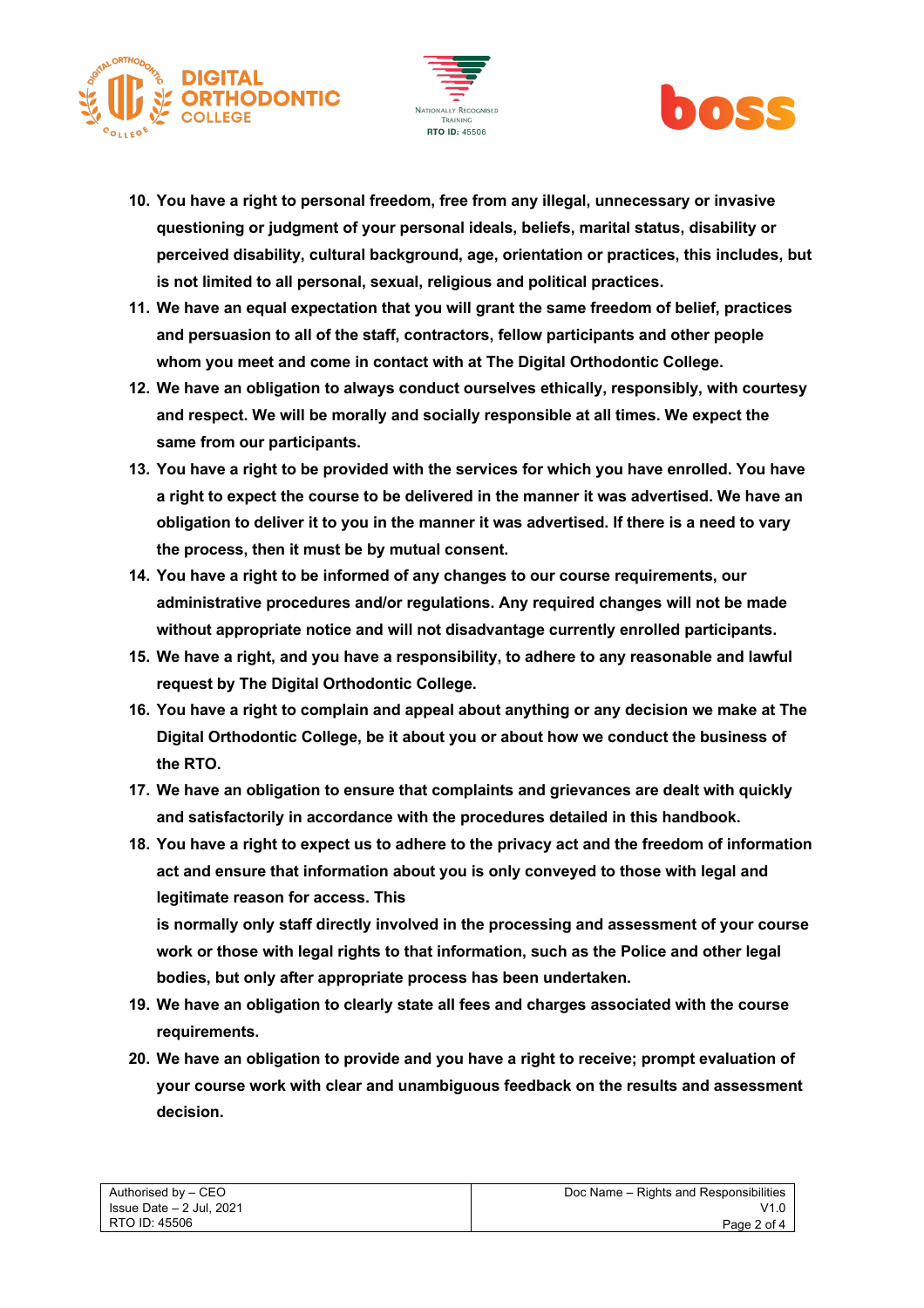





- **21. You have a right to provide feedback on our Training and Assessment and on the Client Services we have provided.**
- **22. We have an obligation to evaluate all provided feedback and act on opportunities for improvement to our processes and policies.**
- **23. We have an obligation to clearly convey to you the policies and procedures that affect your participation in our training programs. You have an obligation to attempt to understand those policies and procedures.**
- **24. The Digital Orthodontic College has a responsibility to its participants to provide quality training and assessment services, compliant to the Standards for Registered Training Organisations (RTOs) 2015, in a competent manner through the provision of quality resources and staff resulting in the issuance of AQF Certificate or Statement of attainment.**
- **25. The Digital Orthodontic College has a responsibility to its clients and participants to keep them informed of any changes in the service delivery including trainers, our ownership, the engagement of third parties or any other aspect of the participants training experience.**

Participants who cannot, or choose not to, adhere to these rights and obligations may be subject to disciplinary action. This may be a written warning, an interview with the CEO, and may result in cancellation of your enrolment and in extreme cases, such as cases of suspected criminal activity, referral to the Police.

While the training offered by **The Digital Orthodontic College** will aid participants in acquiring new skills and knowledge, **The Digital Orthodontic College** makes no guarantees or offers any assurances on the vocational benefits that this training may bring.

**The Digital Orthodontic College,** does not guarantee or offer any advice on what roles or positions may become available to a participant through completion of this training.

## **Discipline**

**The Digital Orthodontic College** attempts to provide training and assessment services in a spirit of co- operation and mutual respect.

If a trainer or staff member is unhappy or dissatisfied with the behaviour or performance of a participant the trainer has the authority to: